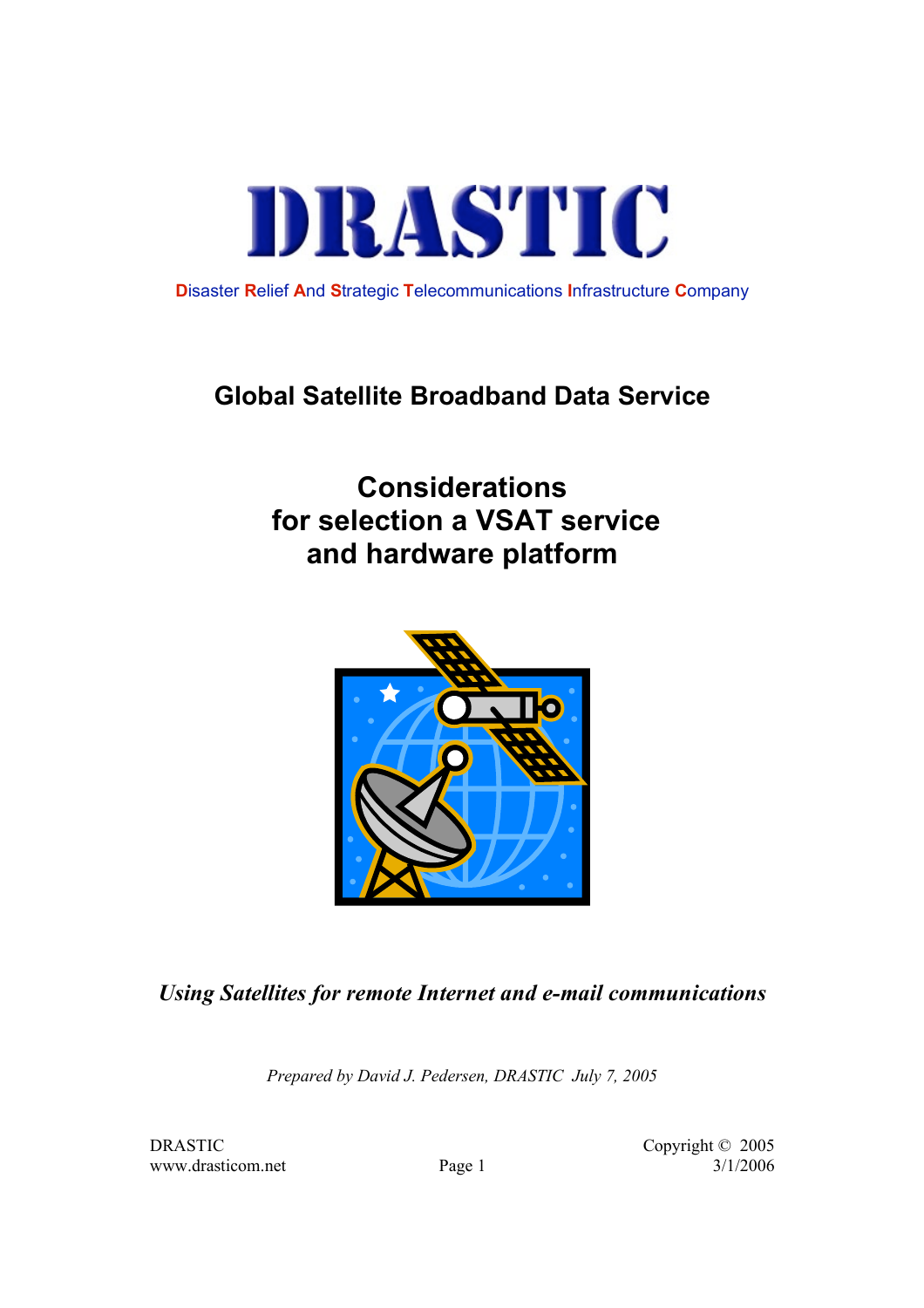## **VSAT Satellite Service considerations**

Dave Pedersen. dpedersen@drasticom.net

#### *Problem*

Humanitarian-aid non-governmental organizations (NGOs) working in remote areas, developing nations, and disaster response, all struggle with very poor communications. Field workers who are not connected to all the resources available today cannot operate at maximum efficiency. Historically, staff in remote areas were not able to have effective communications with colleagues, management, and donors. That is no longer the case. Satellite communications can provide cost-effective connectivity to virtually any place on earth, empowering staff to use the wide range of communications and research tools available in the modern connected Internet age. The lack of effective communications need no longer be a barrier to the valuable roles these organizations play.

#### *Solution*

The effects of poor communications ripple through all aspects of relief and development work in the field. In some locations, suitable communications infrastructure may not exist at all. For this reason, a satellite system called a VSAT (Very Small Aperture Terminal) may be the only means of providing broadband connection to the Internet. This solution to the communications problem can provide e-mail transmission and synchronization, Web access for research, and telephone access over the Internet VoIP. VSAT systems typically connect to a local area network at the remote site.

Realizing this, NGOs are beginning to apply whatever solution they find. Most are not considering the full range of factors that influence their system performance in selecting a solution. Consequently, many are not receiving the quality of service they expect and need. The technical terminology and needs are often confusing to those not familiar with satellite communications. Many providers define parameters in a number of ways that make it difficult to compare one system with another. To further complicate matters, there is a lot of marketing hype mixed in with the technical information, especially when dealing with the lowest cost systems.

Through our field experience installing many VSAT systems, we have learned what questions a potential customer should ask of their provider, and what answers to accept. In the text that follows, we will discuss many of those considerations. Many of them interact, with the consequences of one choice affecting several other factors and performance areas.

DRASTIC Copyright © 2005 www.drasticom.net Page 2 3/1/2006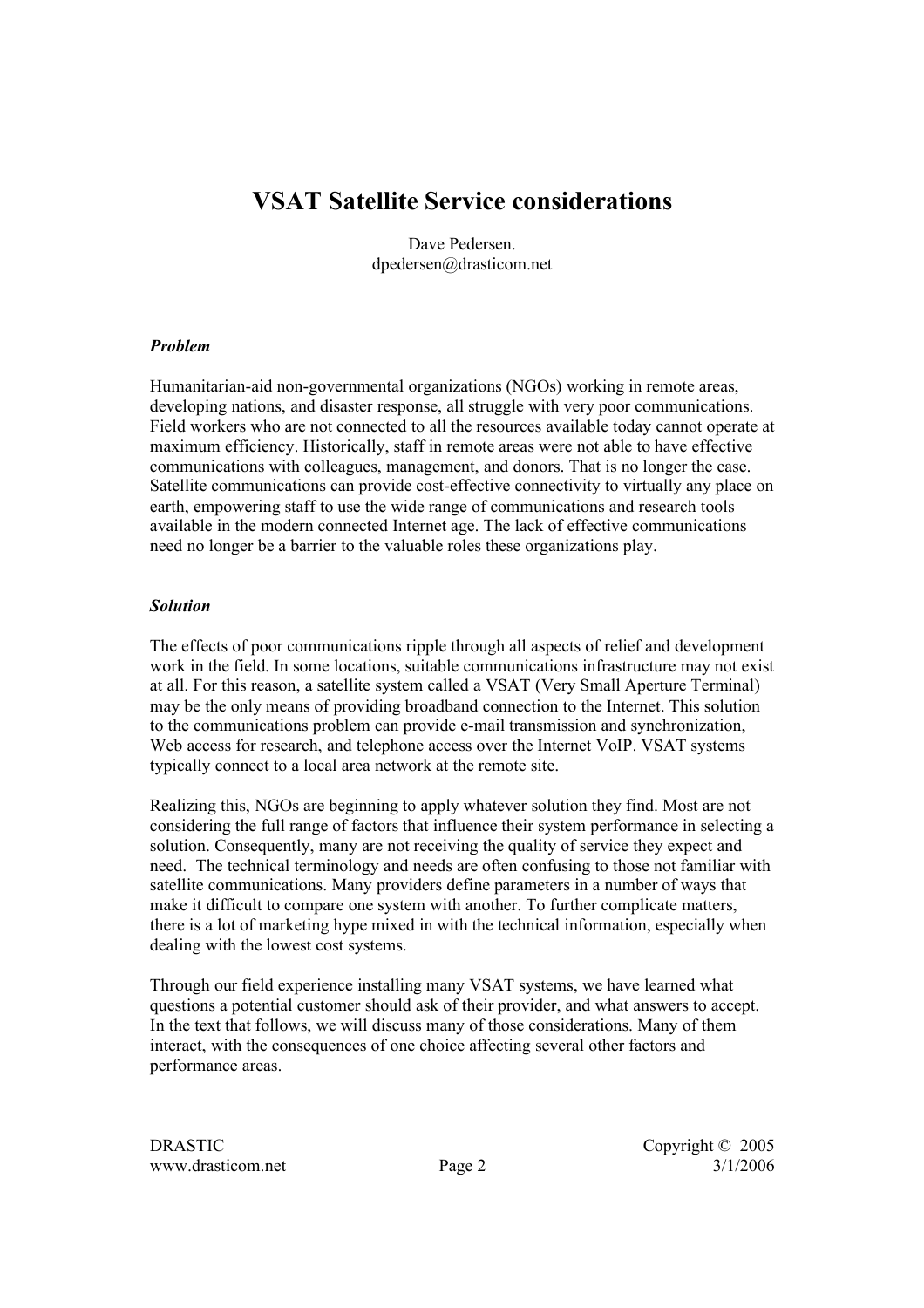Considerations fall into two broad areas, the service provider and their services, and the hardware platform with its related performance capabilities. Both need to be considered together as a whole. It is of no benefit to choose a good hardware design and then get the service from a poor provider company, or vice versa.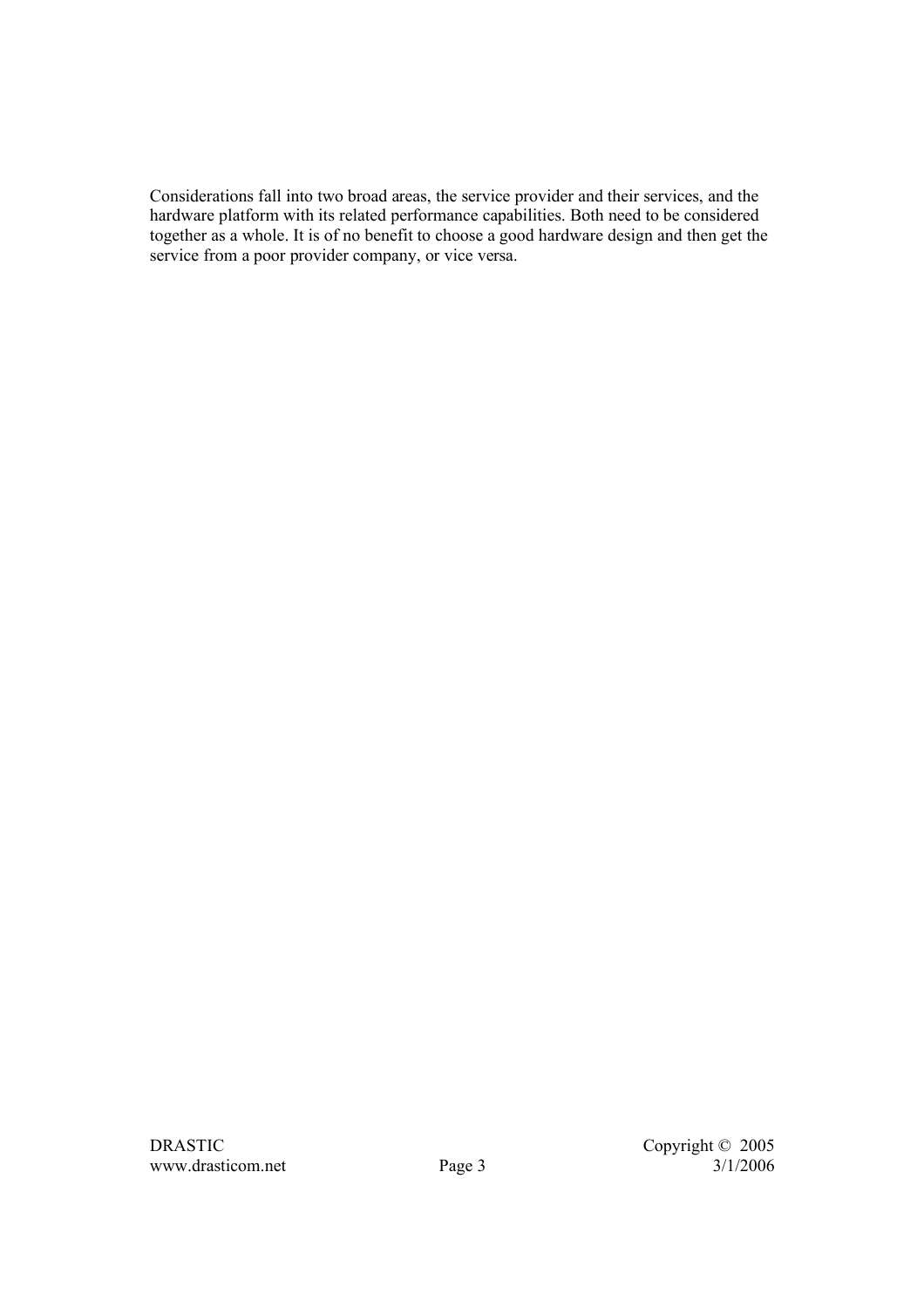#### **Service Provider**

The service provider is defined as a company providing the ongoing data service over the satellite. This can be either a satellite operator directly, or an integrator. A satellite operator usually owns the satellites in their network, and the ground stations called Teleports. A Teleport is the point where the terrestrial network is linked to the satellite portion of the network. An integrator is a company that does not own their own satellites, but makes use of satellites and teleports owned by many different satellite operators. This can be advantageous as they can select from different company's capabilities and coverage options rather than be locked into one operator's satellite fleet.

As you look into satellite service providers, there are several questions that you should seek answers to. These are both operational, related to now the company does business and provides the service and support, and technical, which involves how their network and systems are designed and operated.

#### *Operational issues*

- 1) Coverage area. Does the service provider provide coverage of the area you want to work in? If you wish to provide connectivity to a number of your offices in a region or worldwide, does the provider have coverage in all the areas, or will you need several providers to meet the needs of all your sites?
- 2) Large satellite fleet for coverage options. Several satellite operators have a large enough fleet to provide good worldwide coverage. Another very valid option would be to use a service integrator that may provide service on different satellite networks, depending on coverage and footprints. This is more of a consideration for the organization planning on supporting a number of geographically diverse locations, and desiring the benefits of working with a single service provider. Another related factor is satellite failure. If a satellite fails, the company with more resources can move service or sometimes even maneuver an in-orbit spare satellite into position to provide ongoing service.
- 3) Number of service providers required. Economies of scale on costs and quality of service and support can be obtained through network size. To that end, it may be better to select a service provider that can service all your sites in as large a region as possible. Having to only interface with a single company also reduces staff workload at your headquarters office.
- 4) Network size economies of scale. Is the network you are buying service on optimized for the best economies of scale that can be passed on to the customer? Many integrators buy bandwidth and equipment in bulk, but do not pass the savings on to the end customer buying in single lot quantities. Another benefit of using a larger service provider or integrator is that the economies of scale extend to supply, support, and training, to name just a few factors..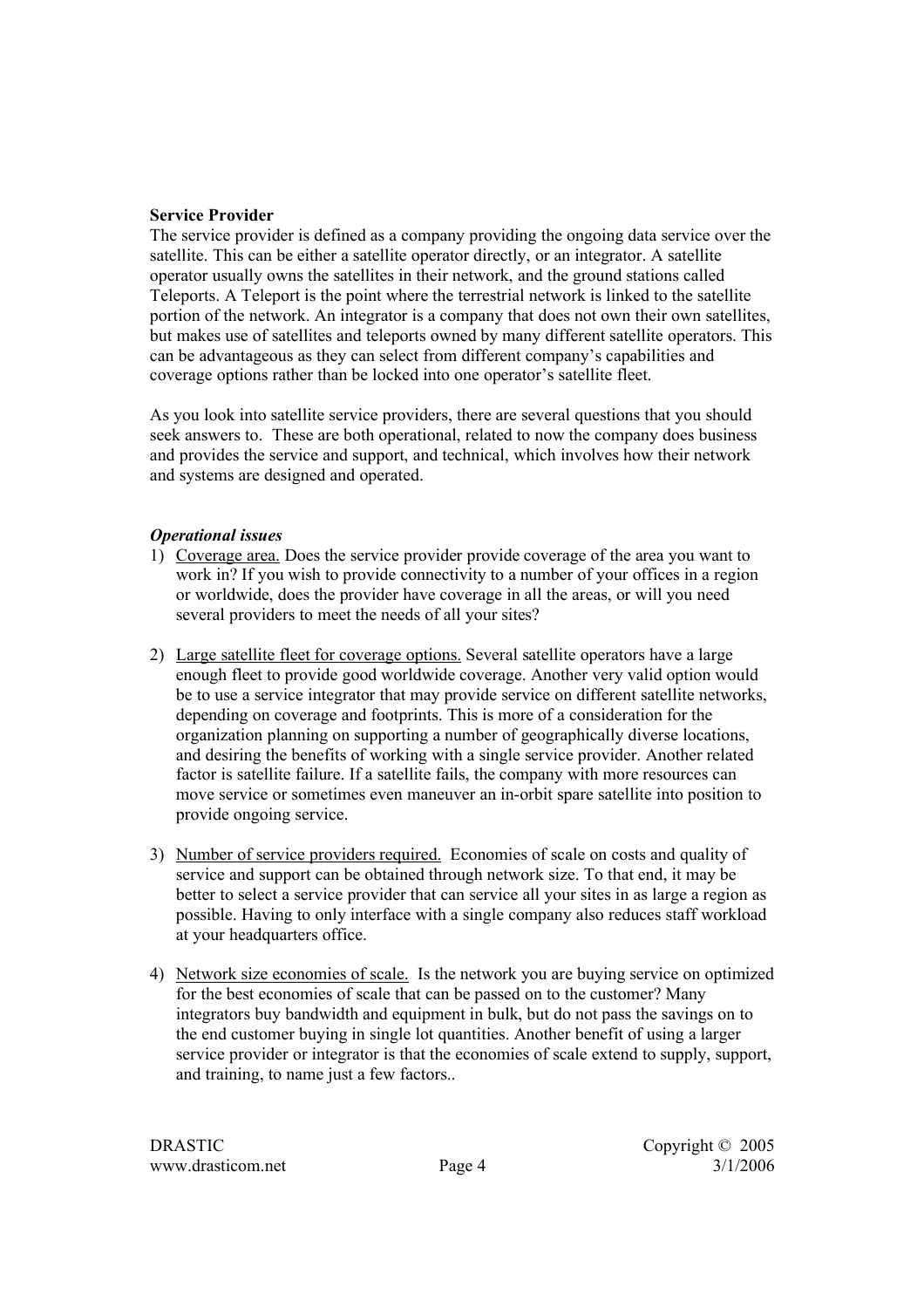- 5) Satellite operator vs. Service integrator. Companies like Intelsat, PanAmSat and New Skies *own and operate* their own fleets of satellites. *Integrators*, on the other hand, are companies that buy bandwidth in bulk from one or more satellite operators. They then operate their own hubs and Teleports. They have the freedom and flexibility to mix and match satellite service depending on which satellite provides the best coverage and price for a given region. Many integrators can also provide equipment sales. In some cases, their prices on equipment and monthly service may be cheaper than buying directly from the satellite companies and manufactures. The greater savings comes from their buying in great volume and passing the prices on to clients.
- 6) Data security at hub and hub countries. The satellite signals from a geographic region are all connected to the Internet at a Hub device. This is equipment located at a Teleport, or earth station. A single Teleport can feed whatever satellites are in view. The hub is connected to a Network Operation Center (NOC), possibly located halfway around the world, and then onto the Internet. Some providers may use Teleports or a NOC in countries where the security of the data flowing through those hubs may not be very high. One should examine the political and economic factors in the hub locations and possibly rule out certain high-risk countries.
- 7) Physical security at NOC and Teleport. Likewise, physical security at the NOC and the Teleport should be a consideration. All facilities should be fenced. Access to the networking operational and management areas should be through keyed entry areas, accessible only to authorized personnel.
- 8) Company size and longevity. How large is the service provider company? Size is no guarantee of stability, but longevity is important in what is a moderately volatile industry. Intelsat became the first service provider in 1964 and has retained the number one spot for four decades by making many wise choices along the way. A very small and new company on the other hand may not have the stability to ensure they will be around in a year, or have too many eggs in too few baskets. Without market and service diversity, they are more subject to the winds of a turbulent industry. On the other hand, a company that is very large and established can become arrogant and unresponsive to individual customer needs.
- 9) Company financial solidity. Examine the history and financial viability of the service provider. The satellite industry is quite volatile. In an effort to provide low cost services, a number of providers have priced themselves into bankruptcy. The chosen service provider needs a varied and large portfolio of products.
- 10) Installations, The installation of high performance VAT systems is complex. The better companies recognize this, and require that installers be certified to industry standards. This ensures that the installation will be accomplished in a manner that prevents the VSAT system from suffering interference, or from causing interference to other satellite users. This is a very large problem today. Most service providers charge very high process for remote overseas installations, typically \$7,000-\$11,000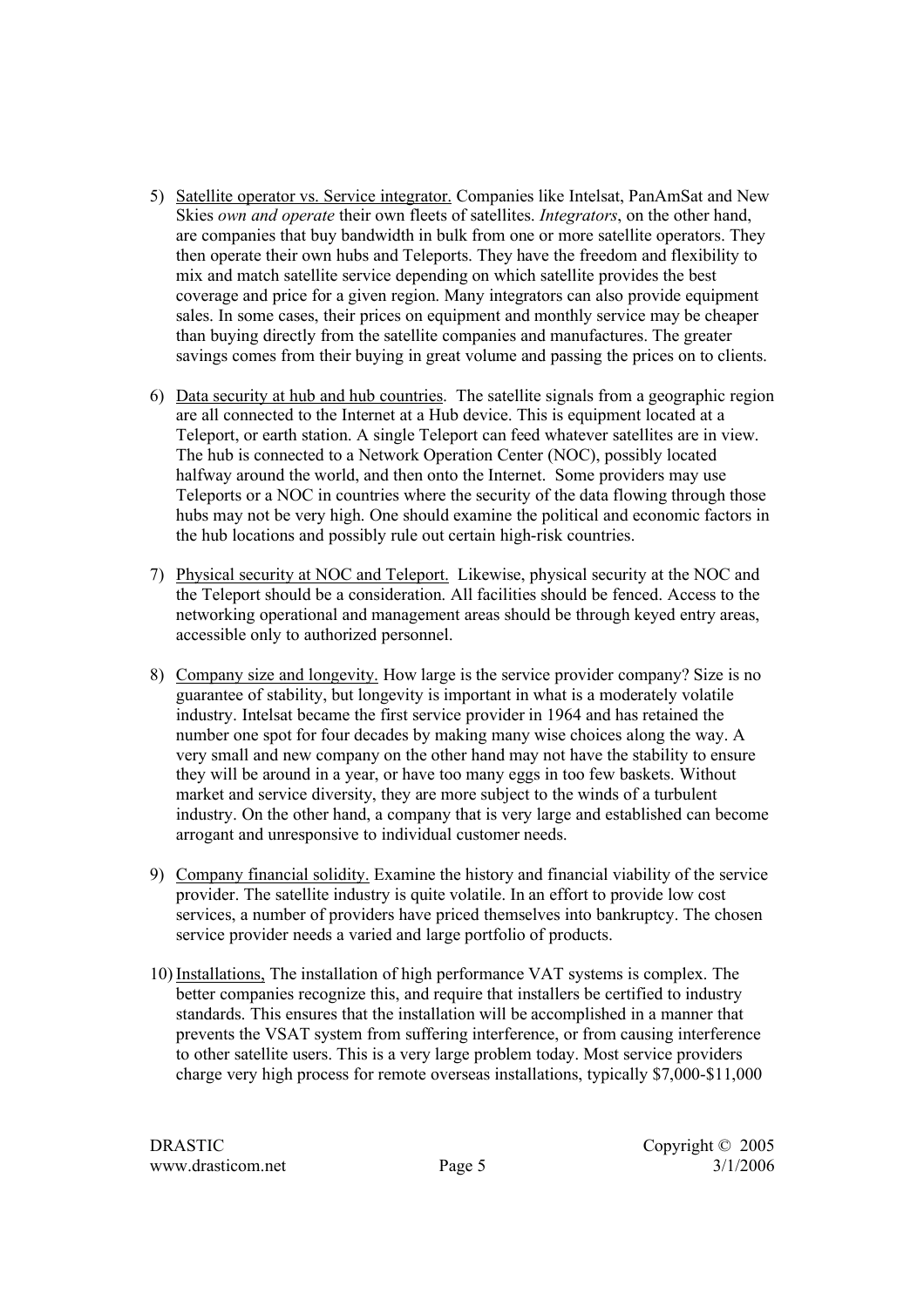per site. Does the provider have certified staff in the country or region where the system will be installed, or do they have to travel a long distance at high expense?

- 11) Regional support. Similarly, does the service provider have local or regional support staff? In the unlikely event of equipment failure, the cost of having to fly a technician in from an overseas office is prohibitively expensive.
- 12) Support hours of operation. The service provider should have one point of contact for customer service and support. They must be available 24/7/365, and be technically competent. Anyone calling in for support must be treated professionally and quickly. Some providers are not manned over the weekends and at night, and can take several days to respond to a problem. Professional level networks and equipment can actually provide pro-active support by monitoring the health and performance of remote sites, and raising an alert when performance drops, before an actual failure occurs. This can allow technical support to work on a solution and replace faulty components before a system fails and goes off line.
- 13) Proactive support and monitoring. The performance levels on some services and hardware platforms can be monitored continually by automatic software at the Network Operation Center. This is not monitoring of the content of data transferred, but rather keeping an eye on the remote site hardware to make sure it is performing properly. If the monitoring software notes a failure or even a downward trend over time, it flags that site for attention. In most cases, the NOC can dispatch a technician to investigate locally and even fix the problem before a part fails completely. This capability is commonly found on professional grade equipment and service, and seldom noted on consumer grade services.
- 14) Levels of support. The service provider needs to have a documented support escalation process and procedures on defined timelines. The process needs to allow for the provider to have direct access to the satellite operator and the hardware manufacture technical support staff on a 24/7 basis
- 15) Responsiveness. The service provider must be very responsive to phone calls or emails. Staff need to return calls or emails within several hours, or alternate contact people should be available.
- 16) Landing Rights. The service provider must be willing to assist in cases where a government has not yet granted landing rights for the satellite in question. Landing rights are permission from a government to a satellite operator granting them approval to provide service within that country.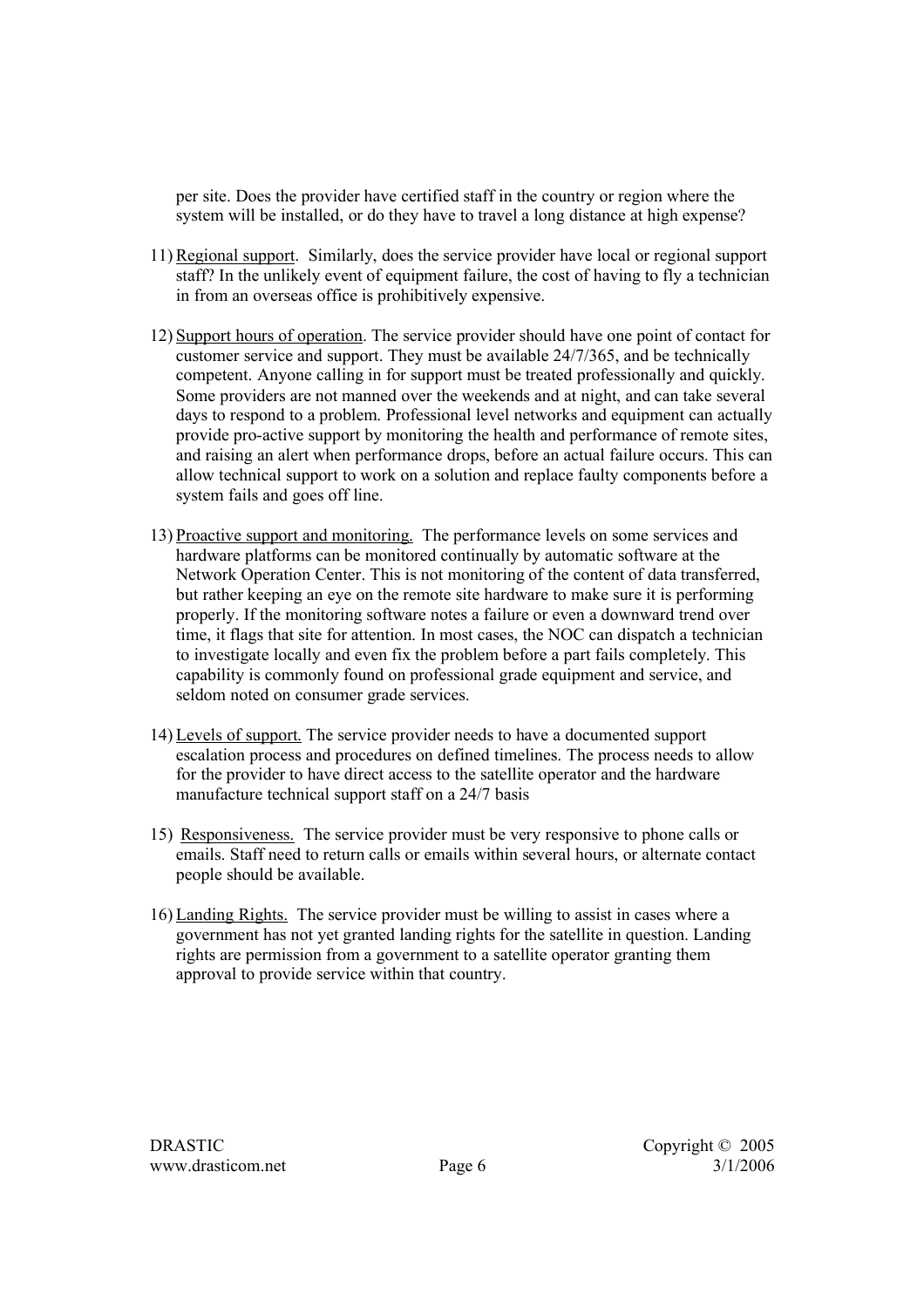#### *Technical considerations*

- 17) Frequency band of service. Satellite service is provided on two frequency bands; Cband and Ku-band. Ku-band requires a smaller dish and is less expensive to install. It is commonly used in where a large number of satellite users are concentrated as the signal only illuminates a small region. C-band can cover whole continents and is available pretty much everywhere. It also works much better in high-rainfall areas.
	- a) Ku spot beams for high demand/population regions. Ku band is preferred where practical due to smaller dish size. Smaller 1.2m dishes are cheaper to ship and install. They are less visible in the community, sometimes a good idea for security and safety. However, in some areas, a 1.8m dish is still required due to the satellite signal strength. Ku-band also suffers from rain-fade in high rainfall areas where rain attenuates the signals.
	- b) C-band global and hemispherical beams for lower population density and tropical areas. Ku-band service is not as universally available as C-band on a global basis. C-band does cover all regions including low population density regions. C-band is also much less affected by rain fade, making it much more usable in high rainfall areas, especially the tropics. The downside is that C-band usually requires a 1.8 or 2.4m dish, and the equipment costs more to purchase, ship, and install.
- 18) Proxy caching at hub. Proxy caching at the hub can speed up web access for clients. This becomes less of a requirement if the connection to the Internet at the hub is very fast.
- 19) Web content filtering at hub. Many users are concerned about the material readily available on the Internet. They are concerned about immorality, violence, and hate content negatively impacting the morals of their users. This is an especially strong factor to the governments in the Middle East. In addition, much of the malware such as adware, spyware, and viruses that infect computers come from these web sites. Even inadvertently opening one of these web sites for a couple of seconds can be long enough for a "drive-by" install of the malware. Once infected, the compromised computer can very quickly generate so much traffic as to cripple the satellite connection from that remote site. In severe cases, the volume of traffic is so high that it can seriously affect other remote sites on the satellite network. In those cases, the satellite operations center will sometimes shut down the offending site to protect the throughput of all the other network remote sites. A web content filter at the satellite hub provides the best solution. This greatly reduces the risk of computers becoming infected from web sites, and reduces the requirement for active filtering to be done at each remote site.
- 20) Quality of Service control. Internet traffic can be either bursty in nature, such as web surfing or file transfers, or streaming, as with telephone voice calls and audio and video feeds. Bursty modes can tolerate several seconds of delay such as that experienced when a satellite channel is very busy. Non-burst real-time data such as

DRASTIC Copyright © 2005 www.drasticom.net Page 7 3/1/2006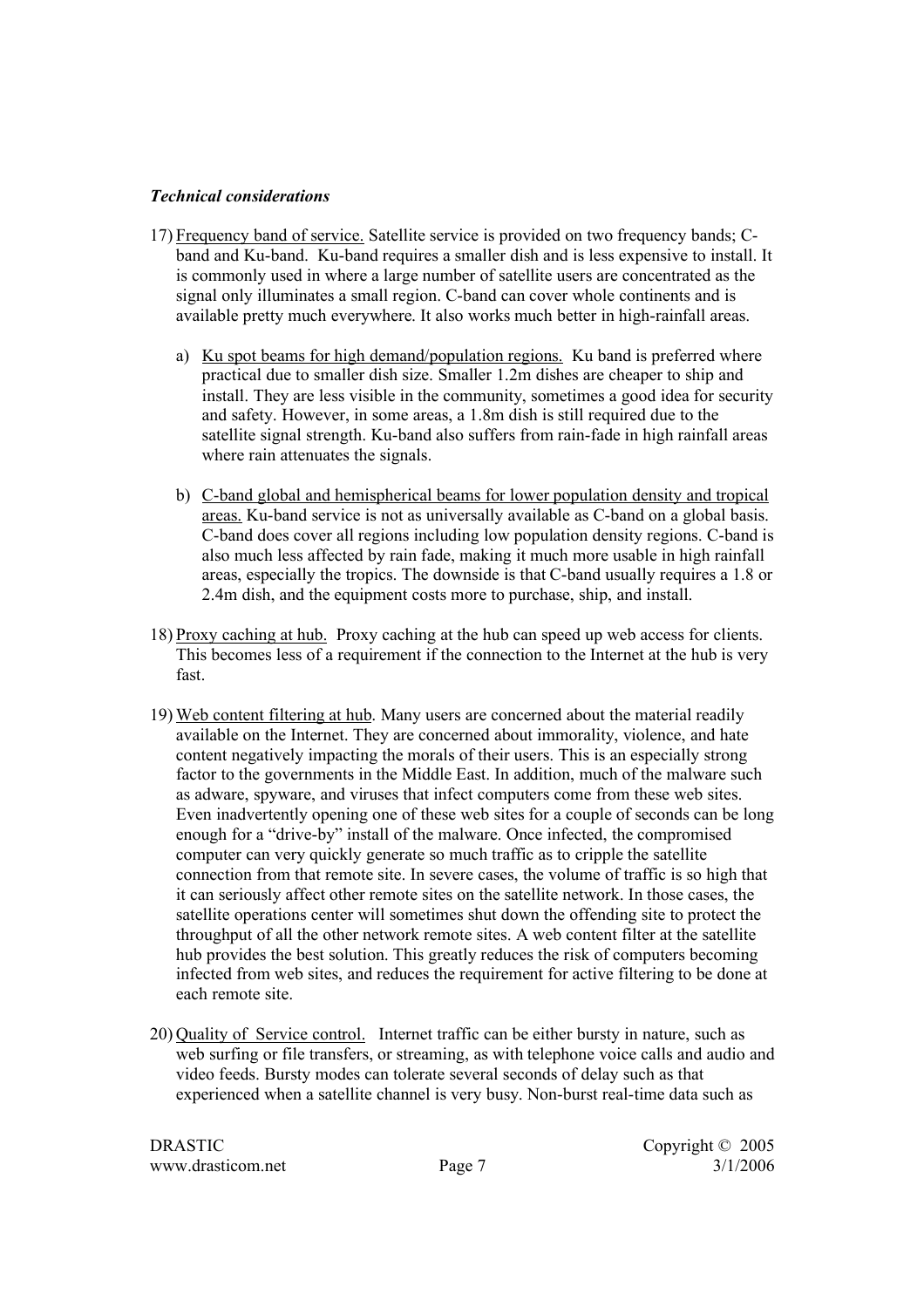voice calls cannot tolerate such delays. On voice calls, the result would be very choppy or garbled voices. Quality of Service (QoS) priority can be assigned to certain protocols such as VoIP, giving time critical voice traffic priority over web browsing and FTP downloads. Multiple levels of priority can be assigned to each protocol depending on its importance for the site.

- 21) Committed Information Rate. In addition, some networks allow for a portion of the assigned bandwidth to be committed to each site. This is called Committed Information Rate (CIR). The most critical traffic, such as VoIP phone calls, are assigned with top QoS priority, and placed in the CIR bandwidth
- 22) Redundant high speed connections to Internet backbone. The satellite hub sites should have a minimum of two redundant high-speed (DS3) connections to the Internet backbone. Switching from the primary to backup must be invisible to remote client sites.
- 23) Backup Power at NOC and teleports. Every site that processes the data between the Internet and the remote should have backup power sufficient to operate for at least three days if commercial outside power fails. This is typically met by a large uninterruptible power supply (UPS) and an auto start generator. The Network Operations Center (NOC) and Teleport operators must maintain an adequate fuel supply on site.
- 24) VoIP support. The service provider must at minimum pass VoIP traffic to the Internet. Individual customers can use either their own gateways or a public gateway. The Service Provider may make a VoIP gateway service available. If so, they need to offer various billing models including prepaid scratch-cards or equivalent.
- 25) Ability to rapidly change bandwidth allocation. The service provider should be able to increase bandwidth allocation quickly and readily without charging a fee for changes.
- 26) Integrated webcasting IP delivery capability for distance education. The service provider should be able to provide webcasting (delivery of data to many sites) for distance education and conferencing. This could be live web casting or a service where data is pushed out to remote sites and cached locally for later use.
- 27) Mail relay. The service provider needs to provide a mail relay server for pop3/smtp users to send out mail. Mail servers increasingly do not permit mail to be sent from sites they cannot verify, which is frequently the case with VSAT systems.

#### **Bandwidth Issues**

28) SCPC vs. Shared. Data traversing between the Teleport and Remote is relayed by a satellite in geostationary orbit. Each satellite has many transponders. A transponder is

DRASTIC Copyright © 2005 www.drasticom.net Page 8 3/1/2006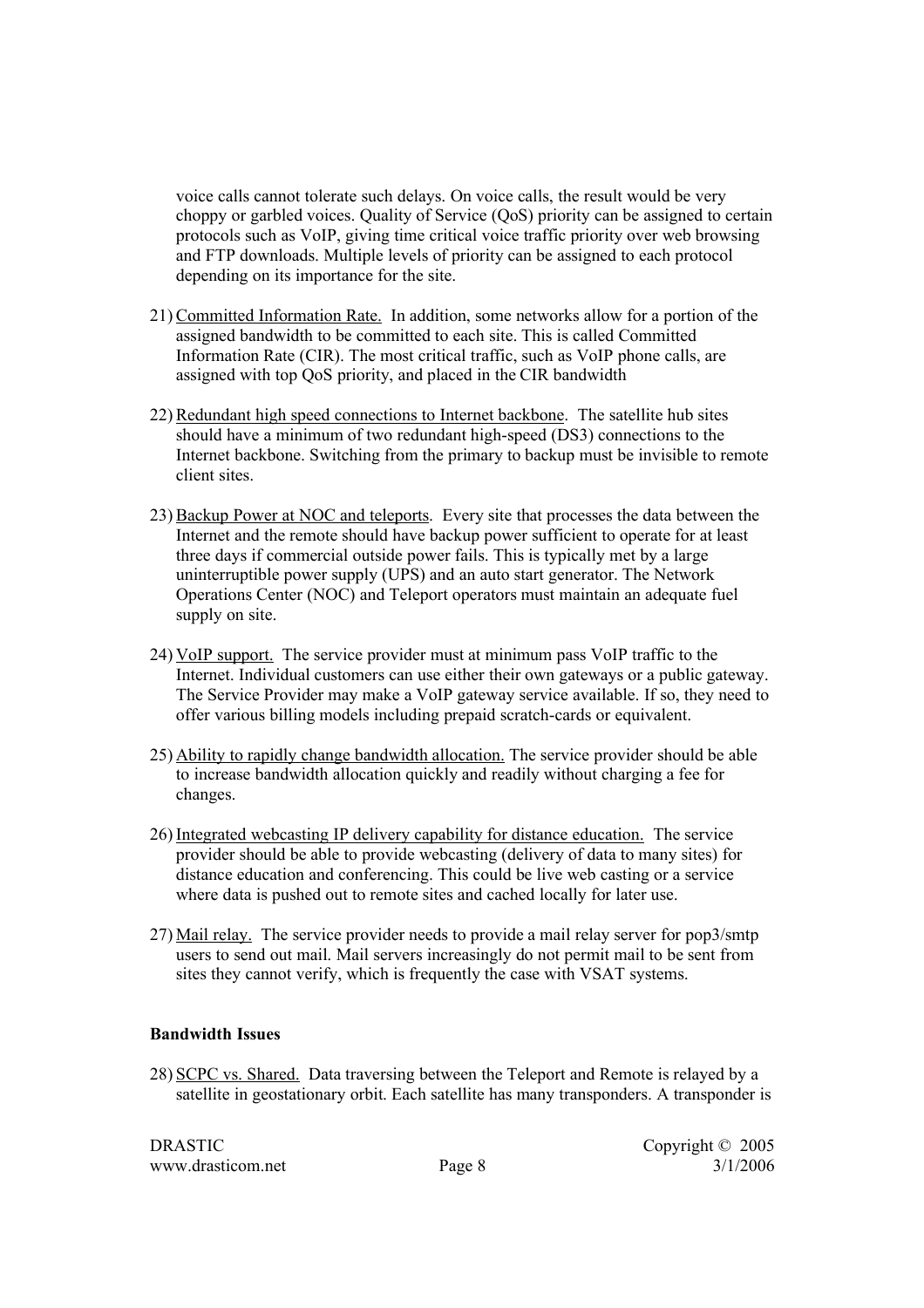a repeater capable of relaying many signals at once. Each transponder is capable of relaying a tremendous amount of bandwidth, typically on the order of 25-50 Mbps. That is far more than an average remote site will need. Leasing an entire transponder will cost \$100,000-\$150,000 per month. Consequently the service providers divide up the transponder into many different carriers with a variety of bandwidths available.

- a) SCPC. But even the bandwidth for a relatively small channel can cost\$3,000- \$5,000.month. That is because you are paying for the channel whether you are transferring data or not. This service is called "Single Channel Per carrier" (SCPC). The higher cost is validated if the remote site needs to always have all its bandwidth available and ready to use at ant time.
- b) Shared bandwidth. Most Internet traffic is burst in nature. Most sites do not need the full amount of bandwidth at all times. A very cost effective way to reduce the bandwidth requirement is to share slices of time on the carrier. Each remote site may need lots of bandwidth, but only for a very short time. The rest of the idle time, other sites can be using the channel. This is a Time Division Multiple Access (TDMA, or shared, service. If ten sites share a carrier, then the oversubscription ratio is 10:1, and each site pays approximately 1/10 the cost of the equivalent SCPC circuit.
- 29) Oversubscription ratio. How well a TDMA shared service works depends a great deal on how many remote sites are on a given carrier. Top level corporate or Internet café users should have no less than 4:1 oversubscription. Medium offices do very well at 10:1, and small offices are fine at 20:1 service. Home users with just a single PC might do fine at 30:1. But beware of unscrupulous service providers with very low cost service aimed at consumer services that run at 50:1 or even 80:1 oversubscription. This level of service will very often be so slow as to be unusable for Internet and especially for VoIP calls. The situation is even worse if the remote sites, instead of having a single PC, have 10 or 20 or more computers in an Internet Café at the site.
- 30) Burstable CIR service. A shared TDMA carrier works well for bursty Internet web browsing activity, but does not do well with VoIP phone and other real-time voice traffic. This needs to have some guaranteed bandwidth, like SCPC, to work well and deliver reliable voice call capability. A portion of the shared bandwidth should be committed to each site. This is called Committed Information Rate (CIR). An SCPC channel is all CIR. Most sites just need a small portion. This type of service is a shared Burstable CIR service, and reflects the best value and performance for most users.
- 31)Jitter. This is a measure of how even the latency is over the satellite (how long the signal takes to get from one side to the other). It is imperative that the latency remain fairly constant if the VoIP voice quality is to be any good at all. Networks with wildly varying latencies, typically encountered on lower grade best effort systems, can all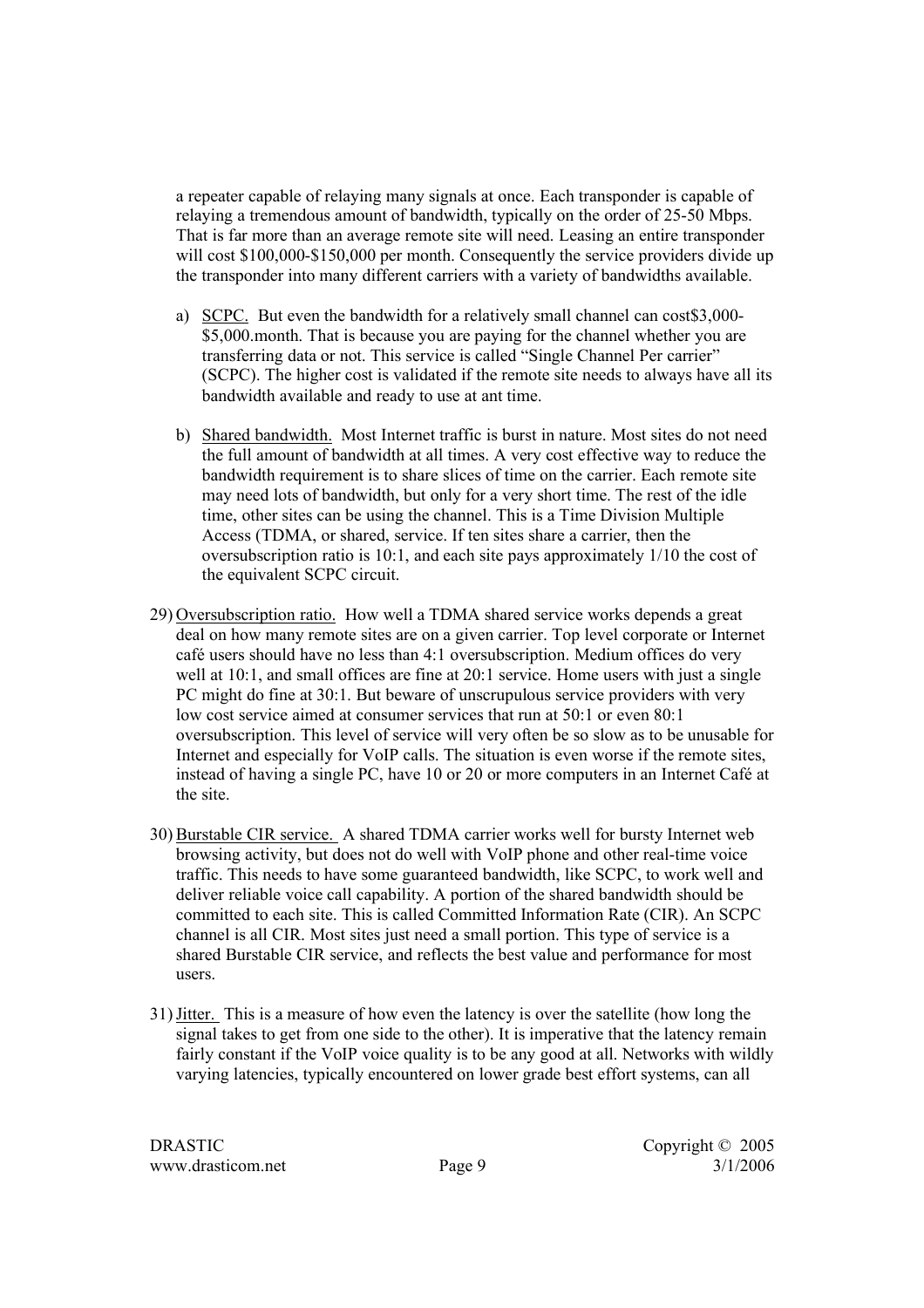but kill VoIP voice traffic. This is very commonly encountered on best-effort and excessively over-subscribed services.

- 32) Best-effort or guaranteed performance. Most of the low priced services available are "best effort" services. There is no guarantee of throughput or performance. At the end of the day, even if the channel becomes so congested as to be unusable for hours every day, the service provider can simply say "that is the best the network can do". Very often the data rates advertised are theoretical maximum data rates, not typical throughput. One differentiator between consumer grade best effort systems and professional grade services and equipment is that the latter operates under a Service Level Agreement that guarantees performance and reliability.
- 33) Service Level Agreement with guarantees of network availability, latency, and packet loss. The SLA defines a minimum performance level, and may take the following basic requirements and remedies. The SLA is provided by the service provider. Remedies for not meeting the stipulated service levels shall take the form of credit for extra service. Typical SLA parameters are:
	- i. The network will be available to the customer an average of 99.7% of the time per calendar month, except for standard service events, and for events outside the carriers control or at the remote site.
	- ii. Packet loss will not exceed 2% during a calendar month.
	- iii. Latency shall not exceed 750 mS for a single satellite hop.
	- iv. Jitter. Jitter must be held below 10% in order to maintain good VOIP connections.
	- v. Committed information rate (CIR) speeds shall be met at all times.
- 34) Data rate definition. Different service providers define their bandwidth of the services in different ways. When comparing one service to another, be sure to convert values to the same parameters. Information rate and Transmission Rate are the most frequently quoted, and in one way or another represent the maximum theoretical throughput of the channel. They do not address typical throughput. At least request in writing what typical throughput will be. The best way to measure and have bandwidth quoted is by IP throughput. This is a much more realistic measurable of the performance of a channel.
- 35) Non-preemptable service. The service bandwidth can be either preemptable or nonpreemptable. This becomes a factor if the satellite transponders all become full, or inoperative. In those cases, a satellite operator or service provider may have to move some or all the users to a new satellite. Priority is given to customers with nonpreemptable service. In case of a partial failure, non-preemptable customers will be often be allowed to stay on the existing satellite service. This is very important as, in the case of a satellite failure, it may mean having to repoint all the satellite systems that pointed at the former satellite. The more remote an area, the greater the difficulty in accomplishing this, and the greater the inconvenience to the user of days or weeks without service. This runs counter to the central theme of reliable service..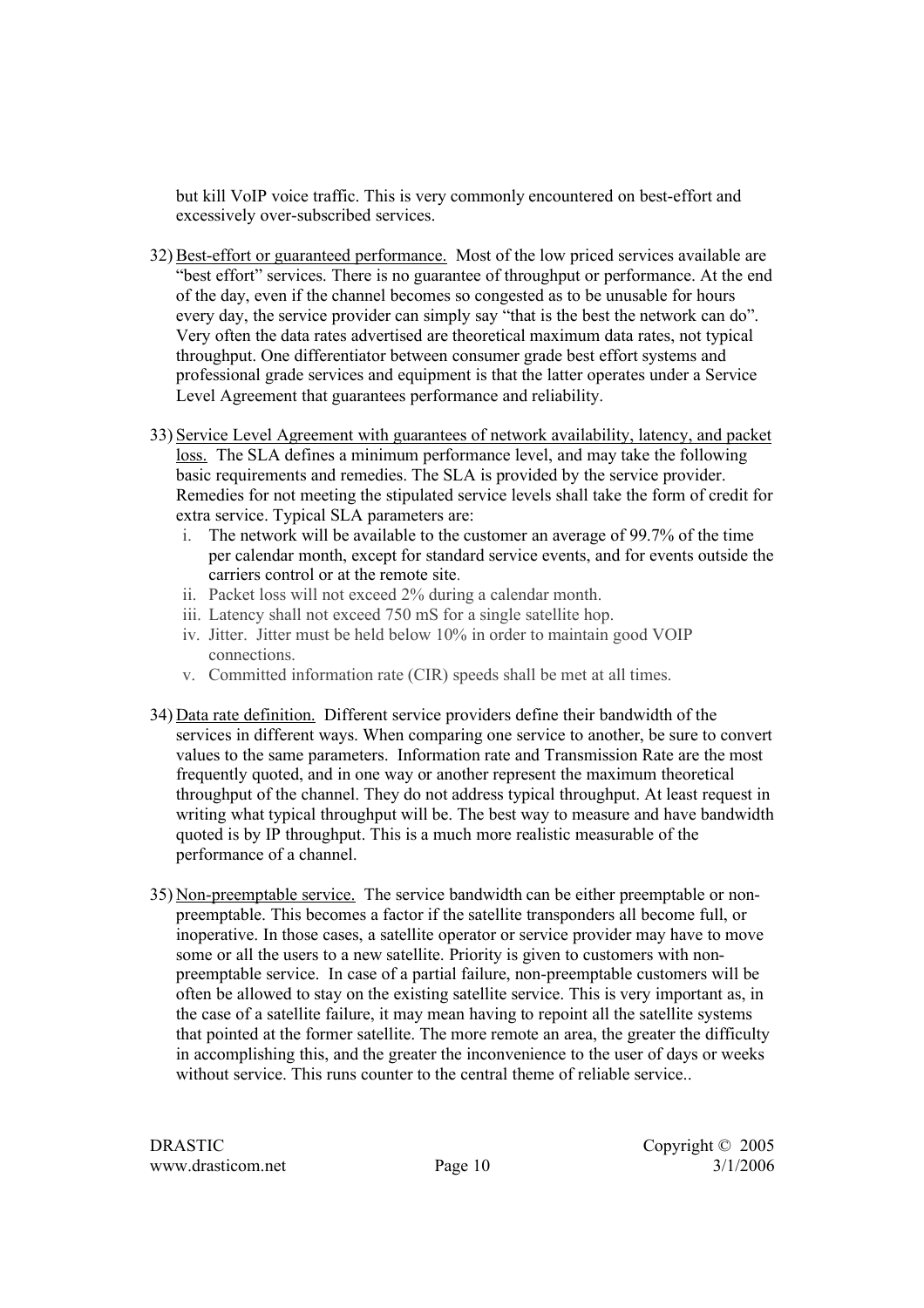#### **Hardware equipment platform**

It is essential to consider the hardware platform in conjunction with the service provider. Furthermore, it is imperative to ensure the provider is using the platform in a manner consistent with good reliable performance. The service provided can only be as good as the hardware platform selected. Conversely, the platform is only as good as the provider and how they deploy and configure the platform.

#### **Non-technical considerations**

- 36) Manufacturer size and longevity. The equipment manufacturers need to be moderately large and well established with a long enough history to offer some expectation of future longevity. This is true of the modem, outdoor units, and antenna manufacturers.
- 37) Company financial solidity. The chosen suppliers should be financially stable and not undergoing financial reorganization or bankruptcy. One should be reasonably assured of future longevity.
- 38) Equipment customer support. The modem manufacturer's support staff should be available 24/7/365. Anyone calling in for support must be treated professionally and quickly. The support staff must be very responsive to phone calls or emails. Staff need to return calls or emails within several hours, or alternate contact people should be available. Ask if the manufacturer has a published technical support escalation process. End users or field installers and technicians will seldom need to contact the manufacturer directly, but it is imperative that the service provider have direct access 24/7 to the manufacture tech support staff as the last level of escalation on technical issues.
- 39) Age of equipment design. The platform chosen needs to be relatively recent in design, and not an earlier design approaching obsolescence.
- 40) Upgradability. The hardware platform needs to be upgradeable in the future as new firmware is released. Firmware updates should be automatically uploaded to remote terminals.

#### **Technical considerations**

41) Bandwidth efficiency. The most expensive component of a VSAT system is the recurring monthly satellite bandwidth cost. The modem platform selected should optimize the use of that bandwidth. TCP/IP throughput should be at least 1 kbps/MHz of transponder bandwidth. Different modem technologies can vary by more than 30%, so this is a very significant consideration.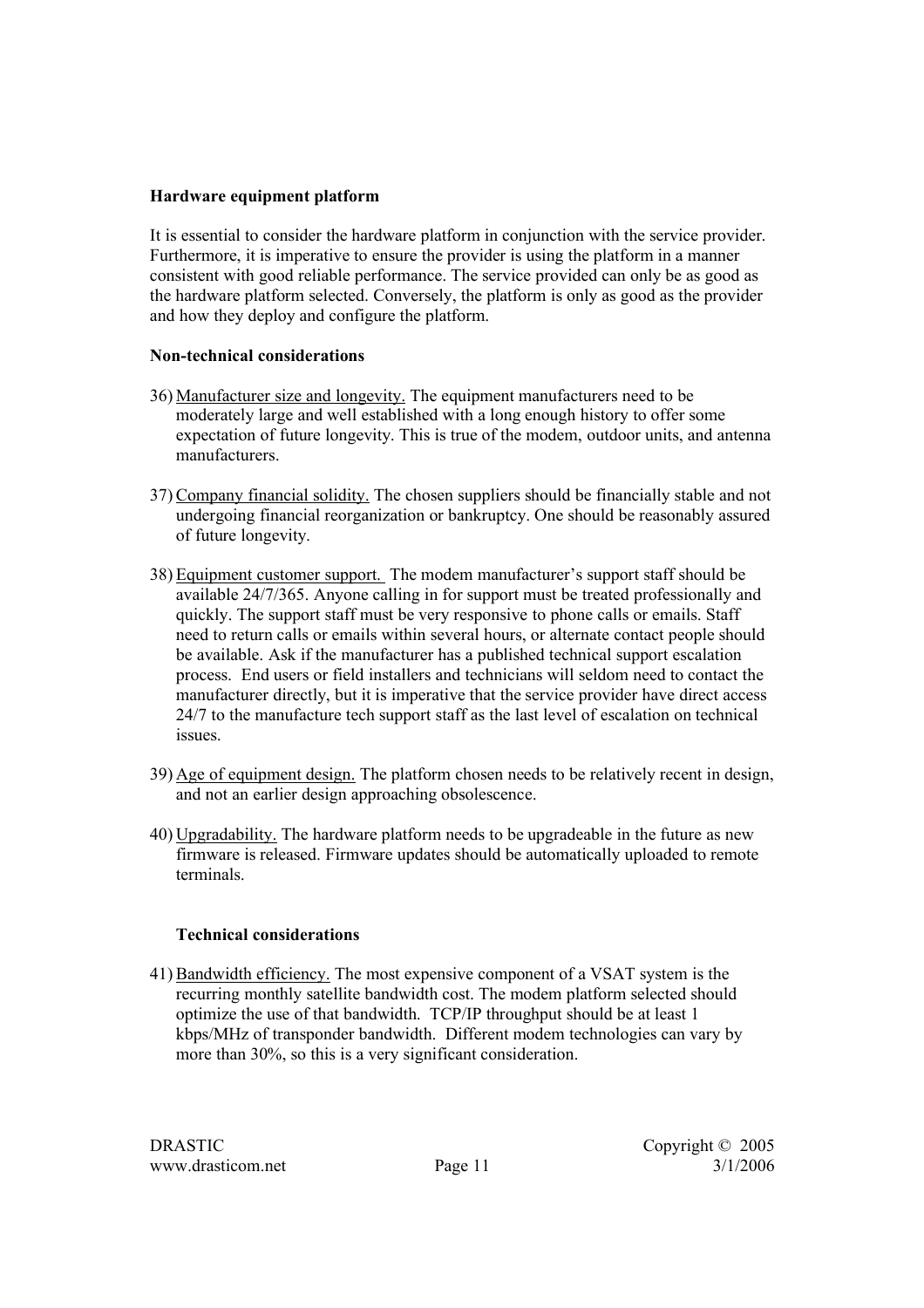- 42) Carrier Spacing. Overall bandwidth efficiency on the satellite transponder is also affected by guard bands. Each signal on the satellite tends to bleed over to the adjacent channel. To avoid interference, satellite operators leave a "guard band" in between adjacent channels. Some modems and modulation methods generate signals with steeper drop-offs on the edge of the signal than others. The more contained the actual signal is, the steeper the drop off on each side. This results in a smaller required guard band. This directly translates into less actual spectrum used on the satellite, and therefore a reduced cost. Most modems require a guard band of 20% of the channel width on each side. Ultimately, the user pays for that extra 40% of bandwidth. Some modems require as little as 10% guard band on each side, a savings of 20% overall on the bandwidth and thus the cost of service.
- 43) Non-contiguous bandwidth. Traditional satellite modems require a contiguous section of the satellite transponder spectrum. As multiple carriers come and go over time, the satellite transponder spectrum can become fragmented. Some modems can use small left-over slivers of bandwidth cumulatively. These small "leftovers" of bandwidth are often available at discounted prices to the service provider, who can pass the savings on to customers.
- 44) Forward Error Correction. All VSAT modems use Forward Error Correction (FEC) for transmitting data. FEC is a means of improving the Bit-Error Rate (BER) on both directions of the satellite link. Older modems and the current DVB-RCS (Direct Video Broadcast-Return Channel by Satellite) standard use the older Reed Solomon Viterbi (RSV) form of FEC. This method is very inefficient when compared to modem Turbo Codes (TC) or Turbo Product Codes (TPC). This inefficiency results in higher bandwidth and power required for the same BER as TC or TPC.
- 45) Shared bandwidth service. Satellite bandwidth is also shared by multiple remotes on a single carrier .This is workable as TCP/IP data flow is bursty by nature, and statistically, all sites seldom transfer data at the same instant. The total bandwidth is made available to the remote that requires it. The modem chosen must support shared mode operation. If unmanaged and oversubscribed, the shared model can become very slow at times. With proper management and a good business model, it is the preferred mode of operation.
- 46) Committed Information Rate. Some remote sites may want full bandwidth with no sharing and therefore no slowdowns in service. CIR service costs a lot more. The selected hardware platform must support CIR mode or SCPC (Single Channel Per carrier) mode. VoIP calls should always be carried within CIR bandwidth to ensure good quality and usability.
- 47) Shared service with CIR foundation. Some modem hardware platforms and service models are designed around shared service, but with a guaranteed minimum committed information rate. This is the best mode of operation in that it ensures that no one site gets all the bandwidth, but that all sites get their minimum paid for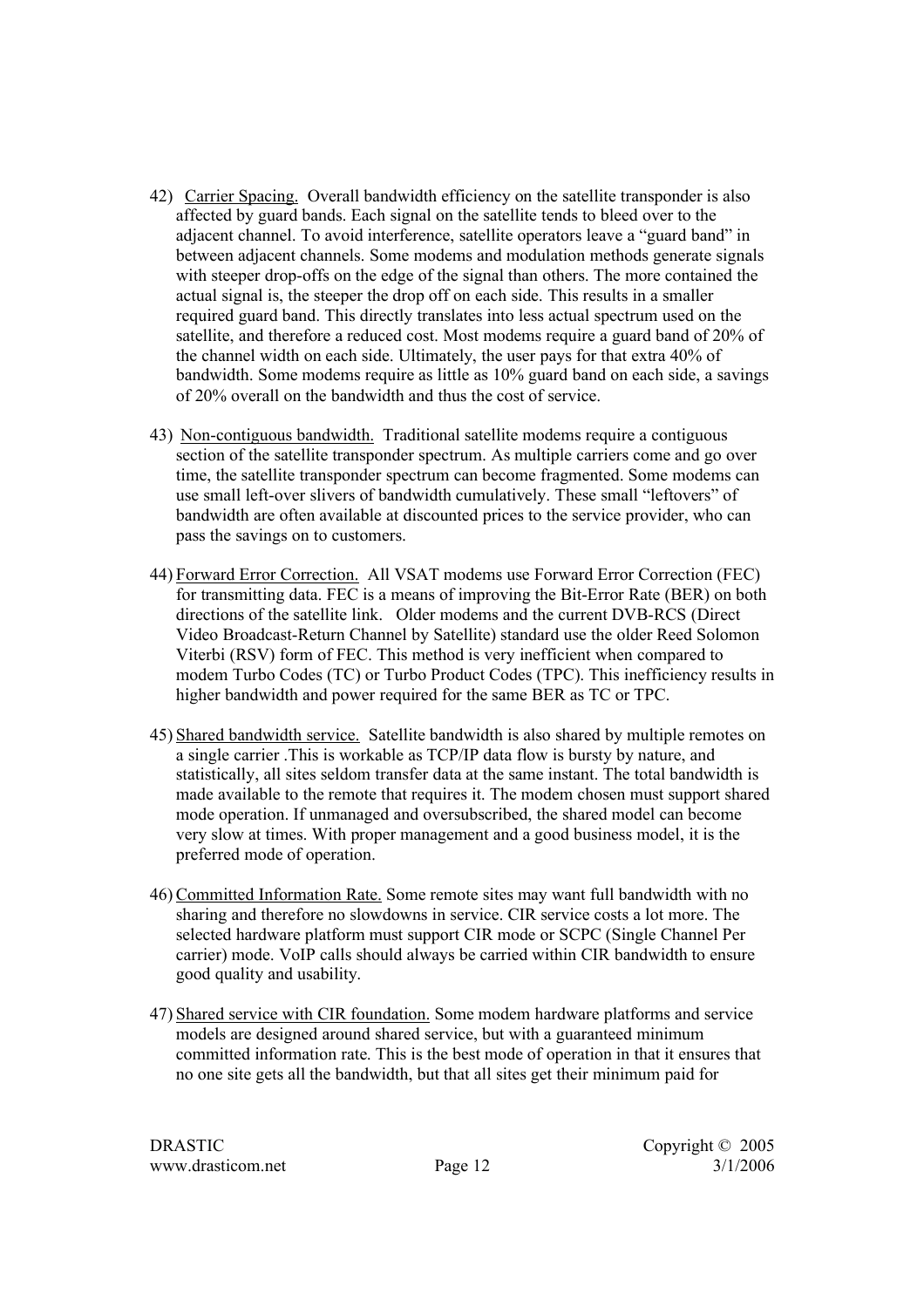bandwidth, and excess capacity not being used by other sites is available for "bursting" to the maximum carrier speed.

- 48) Bandwidth on demand Rapid Allocation. The modem platform needs to reallocate Burstable bandwidth very rapidly. Some hardware platforms assign burstable bandwidth to a requesting site for 10 or 20 seconds, even though they may just need it for a few seconds. Other remotes that request some bandwidth they are entitled to cannot get access to the previously allocated bandwidth until the other remote releases it. The more rapidly a system assesses and reallocates bandwidth, the more efficient the network is and the better the user experience. Some hardware platforms can reallocate at up to 8 times per second.
- 49) Application QoS for VOIP and other protocols. The modem should be able to assign Quality of Service priority to time sensitive applications such as VoIP and email. This will ensure high quality voice calls and data throughput and reliable email transport.
- 50) Queue determined bandwidth allocation. QoS should also prioritize bandwidth allocation based on the queue of data at remote sites. The site that has more data queued should be able to receive a greater portion of the shared bandwidth in order to reduce its queue more quickly.
- 51) TCP Acceleration (Pure IP over Air) in both directions. This is extremely important for effective web browsing. The verification process within the TCP/IP protocol works poorly over the high latency of satellite connections. The problem is specifically with the TCP protocol. TCP satellite acceleration involves removing the TCP data from the TCP/IP frame, replacing it with a protocol designed for satellite latency path. The TCP header is added at the other side of the satellite link. This process drastically increases data throughput over a satellite link. This can be accomplished with TCP accelerators at both ends of the link to obtain speed enhancements at both ends. These products typically cost \$20,000 at the hub and \$4,500 or more per remote. A lower cost option is to use one way acceleration of only the outbound data, but this approach requires the use of TCP acceleration software on every client PC at the remote site. The ideal modem should incorporate bi-directional TCP acceleration within the modem.
- 52) TCP Session Initiation Acceleration. When a new web page is opened, each and every element opens in a new session. TCP sessions use slow start up for each session. This is especially troublesome when opening a web page that has multiple links for content or many elements. Each one of these items has to do a connection/acknowledgement process sequentially. A modem platform that can bypass the need for end-end acknowledgements over the satellite link can greatly speed up this process.
- 53) VPN support. The modem platform and service provider need to pass all VPN traffic. Some VPN protocols work better than others over high-latency paths as found on satellite links. TCP packets embedded inside VPN data cannot be compressed as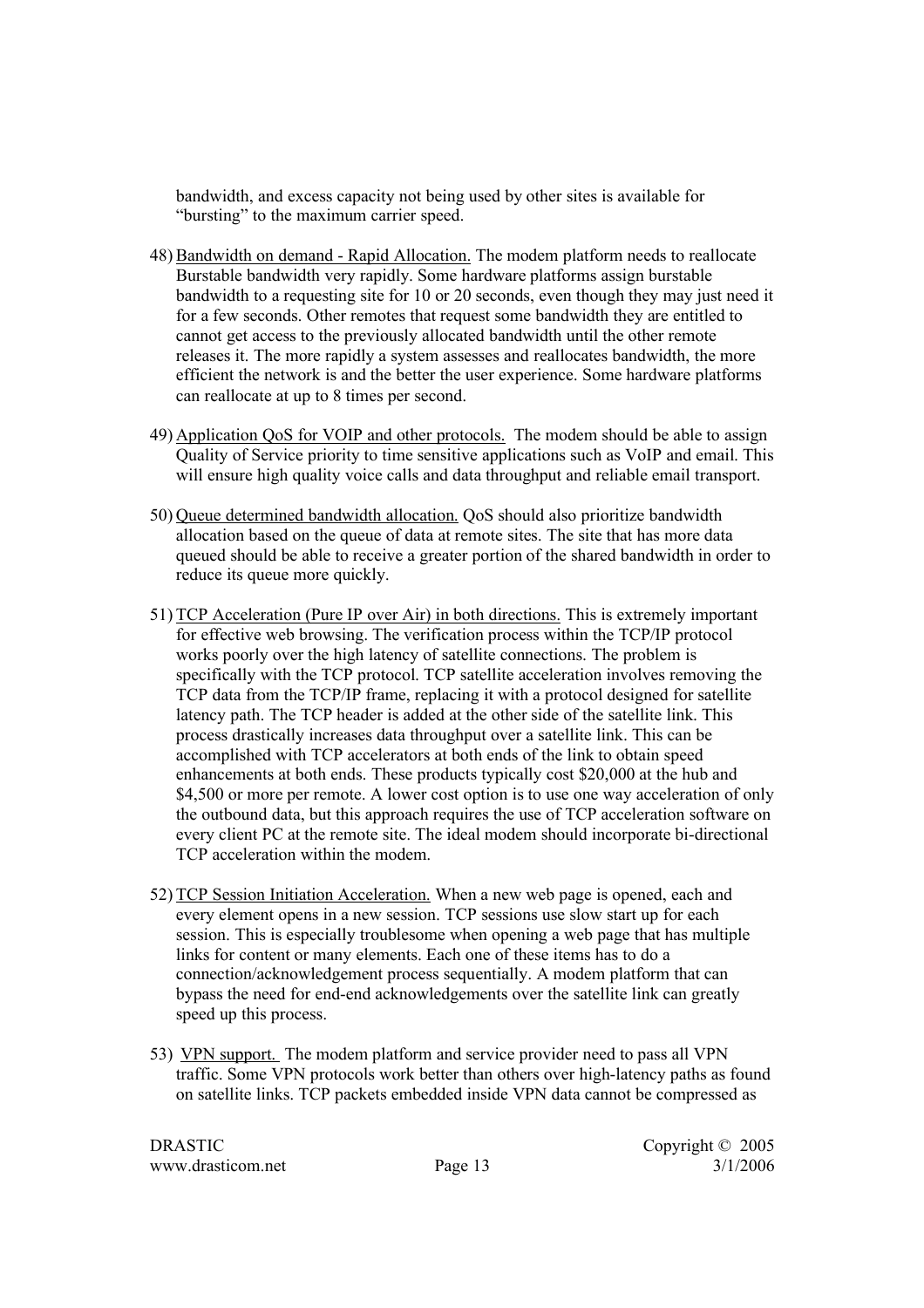described in (51) and (52) above because the VPN TCP headers are hidden inside the VPN frame. This will make VPN traffic run at uncompressed speeds. The solution is to use VPN accelerators specifically designed for VSAT applications. Some modem manufactures offer products specifically optimized to work on a satellite path using their modem technology, allowing the benefit of the TCP compression to be regained even over VPN circuits. It is highly recommended that the modem/accelerator package be considered if a significant amount of VPN traffic is anticipated.

- 54) Web compressions. Web traffic can be very slow if a lot of detailed graphics are sent over the VST link. One solution is to use web compression to compress the images and other compressible data through lossy compression prior to transmission out to the remote sites. Some modem platforms include this capability, resulting in a further level of speed increase for web browsing. The uncompressed images are available by just clicking on the transmitted image.
- 55) Integrated webcasting IP delivery capability. The hub and remote platform should be able to support multicasting, the broadcasting of IP data from the hub to many sites. This is useful for distance education and conferencing,
- 56) Built in Router/NAT/DHCP/DNS caching. This is a trap that is easy to fall into. The VSAT system is just one link in the connectivity chain. Additional functions are needed at the remote site to build an efficient and workable communications tool. The VSAT system provides basic connectivity to the Internet. The local connection is output on an Ethernet connector. To provide service to a LAN, further networking functionality is needed locally. This includes a Router providing NAT, DHCP, and network security from the satellite WAN. Further functionality should include DNS caching and TCP acceleration. Combined, these items can easily cost more than \$6,000. Some modems provide all this functionality within the modem, reducing system complexity, size, and power requirements.
- 57) Built-in Web Caching. In order to reduce the volume of traffic on the satellite link, a local web cache at the remote VSAT site can be used to cache frequently requested information. Although this can be provided by an external PC, some modems incorporate this function as an optional hard drive directly in the modem. This reduces complexity, cost, power, and maintenance requirements.
- 58) Built-in 3DES satellite link encryption. The satellite link is much more stable than a wired or wireless LAN. Remote sites may want improved data security, and the modem platform should be able to encrypt the satellite data path. This encryption should be industry standard, preferably 3DES, and add less than 1% overhead to the data.
- 59) Automatic uplink Power Control. Rainfall affects satellite performance on both the downlink and uplink of the satellite path. Uplink power is set quite tightly to be just enough to get a reliable signal to the satellite without overloading it. Rainfall will attenuate the signal, and in the case of a heavy rainstorm, the uplink signal may drop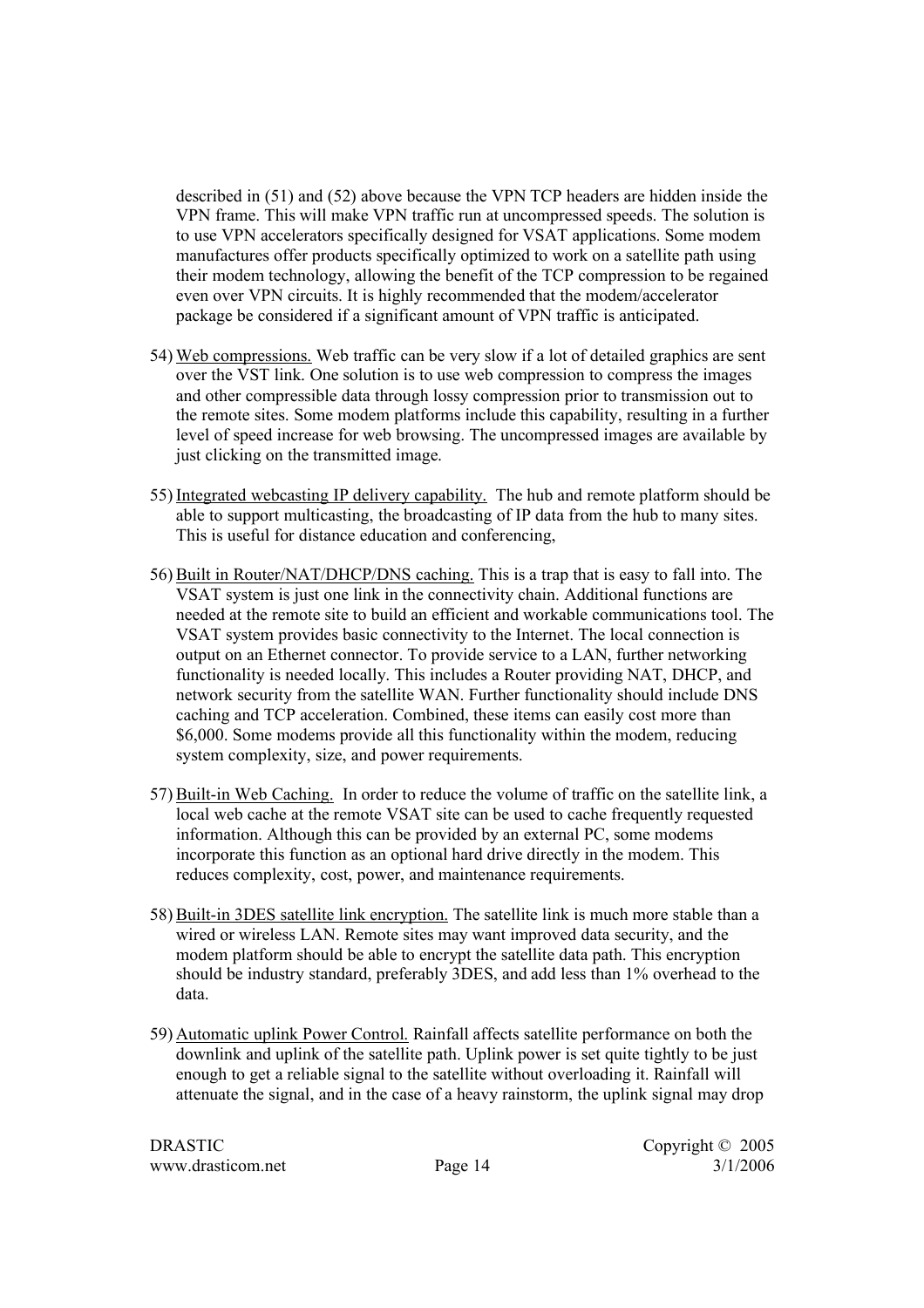below the receiver threshold on the satellite, breaking the connection. The hub in some hardware platforms continuously monitors the signal strength received from remote sites. When a drop is sensed from rain fade, the hub remotely commands the remote site to increase transmit power to maintain the connection. More advanced modems go even further by varying the Forward Error Correction coding under extreme signal degradation. This means that the satellite link will stay at full speed as long as possible under degrading conditions such as a building rainstorm. When the rain gets extreme, rather than just dropping the link completely, the coding is changed and the link gets progressively slower but does not stop completely.

- 60) Remote Modem Disabling. Should the satellite equipment be stolen, or a site evacuated, it may be desirable to disable the VSAT modem temporarily (stun) or permanently (kill) the modem. A system so disabled can only be reactivated by the network operator or factory. This would prevent the system being used for whatever purposes by unauthorized or undesirable users. This is an option in some modems.
- 61) Possible equipment choices. Remote modem equipment falls into several levels largely determined by the target market. The delineations are not solid, with crossover of one product into the adjacent markets.
	- a) The consumer market is aimed at IP connectivity to users with 1 or 2 PCs on the LAN. Their connectivity is seldom mission-critical and they can accept slowdowns and stoppages on the network. In order to deliver a very low monthly cost, service providers massively oversubscribe the space segment, to as high as 80:1. Terminal cost is also very low. They are classed as "best effort" systems and have no service level agreement (SLA) guarantees. Typical platforms include Hughes DirecWay, Gilat 360E, and ViaSat Surfbeam.
	- b) The SOHO (small office home office) market requires more reliable connectivity with less slowdown and no stoppage of data. These networks typically support 2-10 PCs on the LAN, and also rely largely on a shared bandwidth model. These systems may support a single VOIP phone line as well, with minimal packet loss or jitter. Oversubscription is much lower, typically in the 10:1 to 30:1 range. They may or may not be a true best effort system, and many of the lower cost services have no SLA. CIR service is sometimes an option, but is outside the normal network. Common platforms include the ViaSat Linkstar and Gilat Skyedge.
	- c) The SME (Small-Medium Enterprise) market is for commercial users with larger networks (10-100 PCs) on the LAN, or who require faster throughput, or both. They can also support 1-8 VOIP lines based on satellite bandwidth with very high call quality. These networks almost always have an SLA in place with remedies enforced for underperformance. The industry standard oversubscription for shared SME service is 8:1. The network can also incorporate sites with CIR and SCPC. Typical hardware is the iDirect iNFINITI Series 3000 and 5000 modems.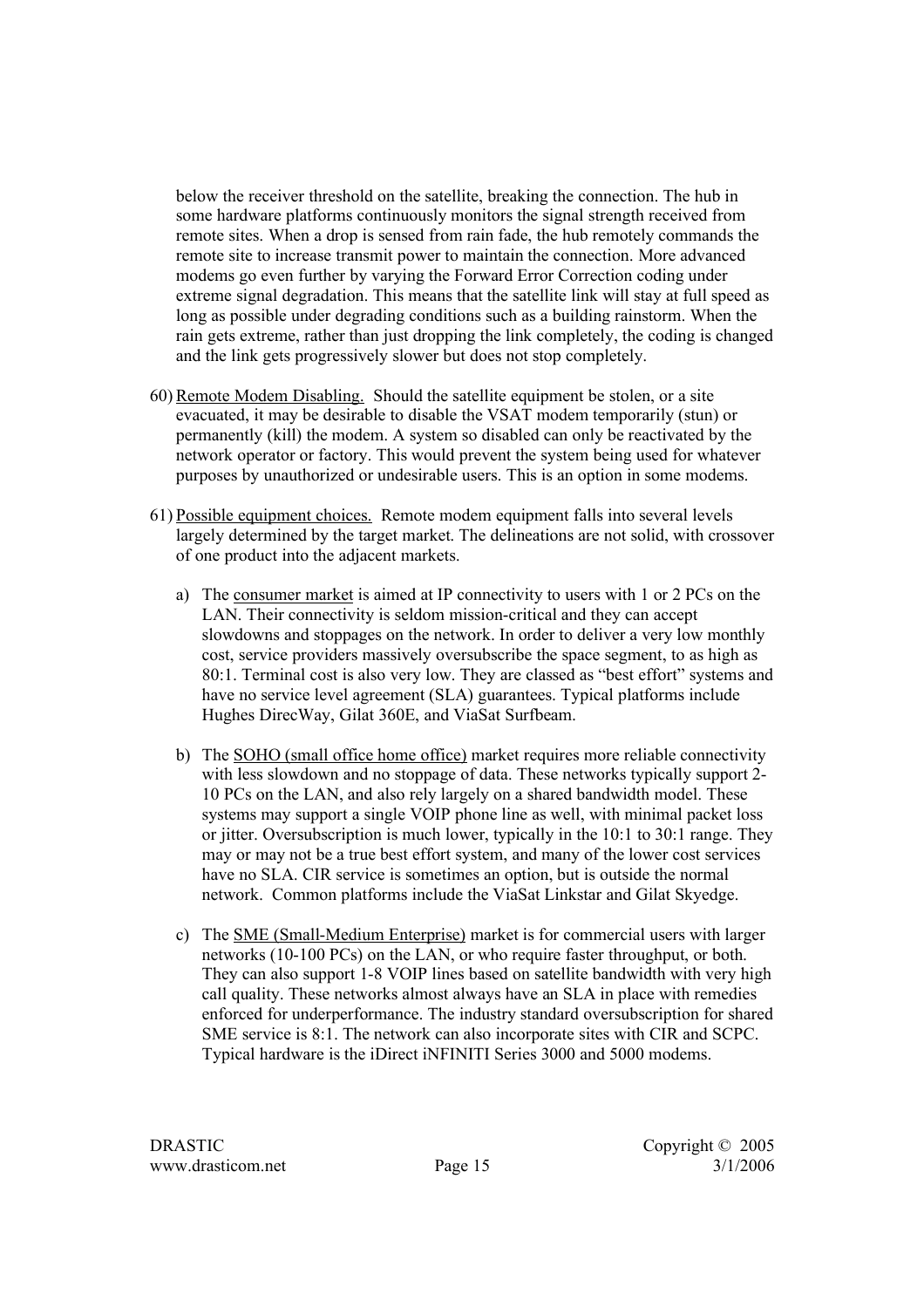d) The large corporate user market relies heavily on high-bandwidth SCPC CIR services. They can support 50-500 PCs and 20-100 VOIP calls. Remote terminals include the Gilat commercial series, Comtech/EFData products, ND Satcom, and the iDirect Series 7000 modems.

#### **VOIP**

Voice Over IP (VOIP) phone call capability is increasingly in demand. The satellite hardware platform chosen should be able to support 1-4 simultaneous calls, depending on the needs at the remote sites.

- 62) Choose a network and equipment that adds minimum delay. The latency of the satellite link adds fixed delay of typically 560mS. Additional fixed but typically minimal delay is added by the satellite transponder. More delay is caused by the VSAT hub and client remote equipment. The satellite network topology and equipment should be selected that adds the minimum additional latency to the endend path.
- 63)Jitter. VOIP relies on a constant stream of data being transmitted sequentially. Packets transmitted at equal intervals may arrive at the destination with irregular delay and out of sequence. This is called jitter, and must be managed and controlled to ensure good VOIP voice quality. This can be accomplished by sending the data in short transport frames and distributing them evenly in the overall data stream, by dynamically allocating bandwidth several times per second, by fragmentation so that large data packets don't get in front of small voice packets, and by managing the queue depth. The modem platform and service should be chosen that transfer the VoIP calls under CIR dedicated bandwidth.
- 64) Packet Loss. VOIP traffic is UDP/IP is not retransmitted like TCP/IP and is lost if an error occurs. Very low Bit Error rates (BER) are required for high quality voice calls.
- 65) Bidirectional QoS and Traffic Prioritization. Satellite networks are subject to congestion, especially those using shared bandwidth. This can lead to delayed, dropped, or out of sequence packets. Bidirectional Quality of Service (QoS) ensures delivery of VOIP traffic on congested networks.
- 66) Compression. The dominant industry standard for VOIP calls is the G.729 codec, requiring a minimum of 8 kbps of bandwidth. When IP/UDP/RTP headers are added, the actual bandwidth required is 16-18 kbps. Modems that compress the RTP drop the bandwidth requirement to 10kps.
- 67) Bandwidth for VOIP calls. G-729 codecs require 16-18kpbs per call uncompressed, and 12kbps if compressed. G.723 will require about 10-12k once compressed as well. Incidentally, video conferencing at 30 fps requires about 384 kbps of CIR in both direction for excellent quality.